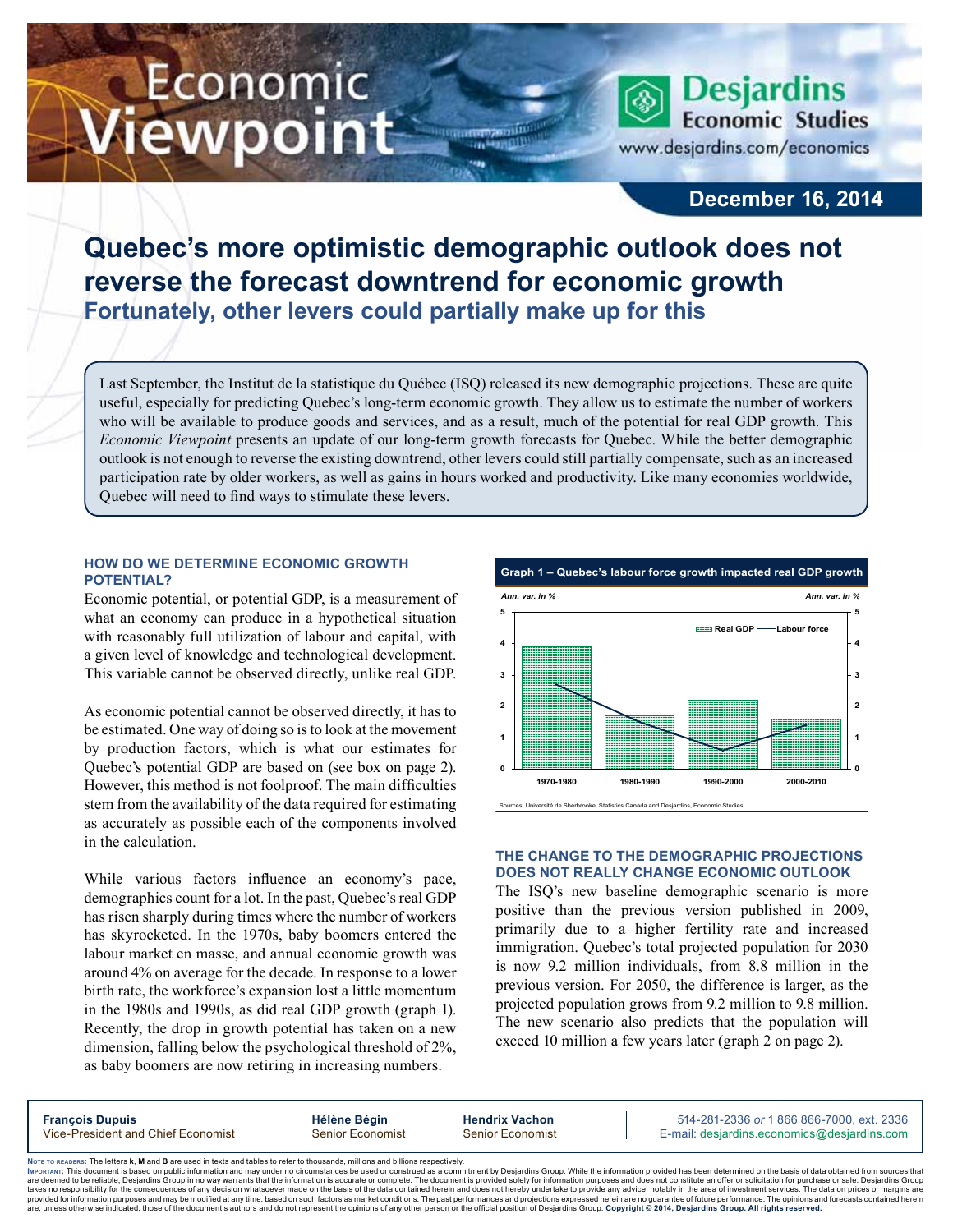

#### **Equation for economic growth potential**

According to economic theory, the factors determining the level of output (Y) in an economy are the quantity of labour (L) and capital (K) available, as well as the degree of technological advances (A) (that also includes the degree of knowledge and efficiency). Some authors suggest adding a component for natural resource inventories, but this can complicate the estimation process immensely. For our calculations, we retained only the core components, using a Cobb-Douglas production function with constant returns to scale, which corresponds to the following equation:

*Y = AL<sup>α</sup> K1 – α*

The linear form of this equation places the variations for each component in relation to each other. Output growth is a function of growth in technological advances, labour and capital. Here, growth by available labour corresponds to the increase in total hours worked. This component depends on demographics, as well as on the labour market participation rate, the unemployment rate and the average number of hours worked by workers.

$$
\Delta Y = \Delta A + \alpha(\Delta L) + (1 - \alpha)(\Delta K)
$$

To estimate output potential, we must first determine the potential or underlying trend for each component. Coefficient  $\alpha$ corresponds to the relative weight of labour in total output, which generally varies between 65% and 75% according to the countries in the Organisation for Economic Co-Operation and Development (OECD). For our estimates, we used the share of income generated by work (wages, benefits and other relevant income and compensation), divided by GDP calculated using the costs of the factors of production.



However, the projected change in the total population is not representative of the population aged 15–64, where the most workers are found. Slower growth is expected for this age group, though it was revised upward in the ISQ's new version. The population aged 15–64 is now expected to begin its decline in 2016, instead of 2014. Note that some of the revisions are simply an adjustment based on the real figures for the last few years, which were better than expected. On average, from 2015 to 2027, the annual growth rate for the 15–64 population will be around 0.1 percentage points higher than in the 2009 scenario (graph 3). Over a longer horizon, this difference will increase to 0.17 percentage points.



According to our estimates, the new demographic projections add slightly less than 0.1% on average to future economic growth for the next 20 years, which is not enough to reverse the existing downtrend (graph 4 on page 3). Growth potential should fall to around 1.25% and stabilize there for several years, before climbing gradually, without crossing the 2% mark. These estimates are based on many assumptions about all of the variables that factor into the calculations for potential GDP. It is a kind of middle-of-theroad scenario, one of many possible scenarios, depending on how the variables at play really turn out.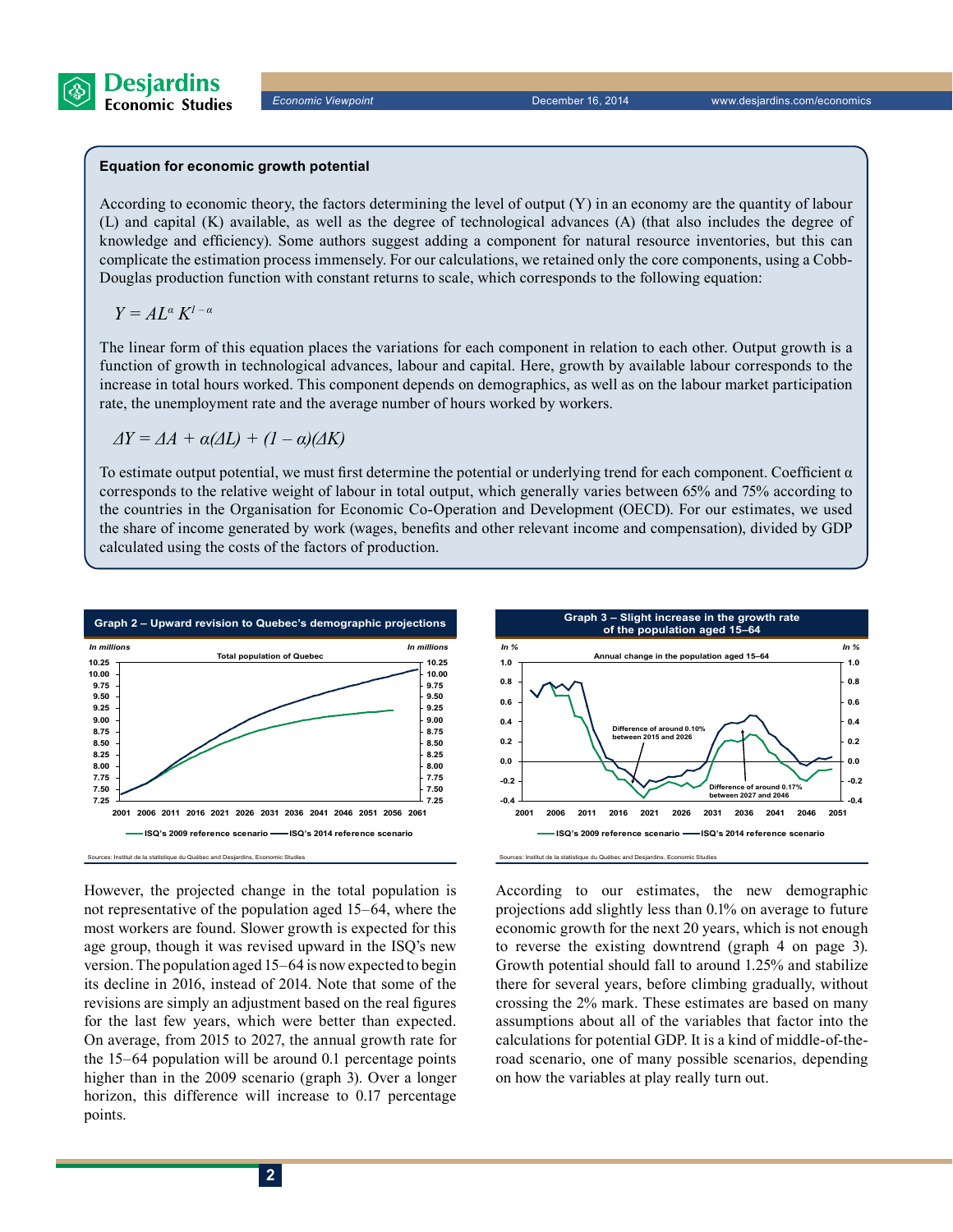

## **Lower growth potential: Quebec is not alone**

Rapid population ageing and the resulting weaker economic growth potential are not exclusive to Quebec. Some regions of the world, including Europe and Japan, have experienced this demographic upheaval well before us, which slowed their real GDP growth. While Europe's population aged 65 and over rose quickly, growth by the population aged 15–64 waned. In the euro area, the annual change in the labour pool is now around zero. Combined with weaker productivity gains, this negative factor means that euro area's annual GDP growth potential is now below 1.0%, though it had been slightly above 2% in the late 1990s (graph 5). Of course, the consequences of the 2008 financial crisis left deep scars on public finances and, in turn, many national economies in that part of the world. However, demographic changes had started undermining Europe's economic growth potential well before the crisis, and the effects of ageing are still being felt.



In Japan, the effects of the changing population structure were felt much earlier, in the late 1980s. Labour force growth, then around 2%, gradually weakened and began trending down in the late-1990s. This was a harsh blow to potential GDP growth: its current pace is barely 0.7%, compared to a little more than 3.0% in the late 1980s (graph 6). In addition to demographics, other factors explain this downturn, including the major banking sector crisis that occurred after Japan's stock market and real estate crash in the 1990s. However, its rapidly ageing population continues to limit the Japanese economy. The proportion of people over age 65 has climbed to nearly 25%, making it one of the oldest societies in the world.



## **Quebec stands out from the rest of North America**

The coming upheaval in Quebec will be similar to what has already occurred and is occurring in Japan and Europe. For example, the projected drop in Quebec's population aged 15–64 promises to be similar to what happened in Japan in the previous decade, or to Europe's projected contraction between 2015 and 2025 (table 1).

## **Table 1 – Quebec's situation will be comparable to the situation in Japan and Europe**

|                                                          | Annual growth in the population<br>aged 15-64 |                |  |  |  |
|----------------------------------------------------------|-----------------------------------------------|----------------|--|--|--|
| In $%$                                                   | Ave. 2000-2010                                | Ave. 2015-2025 |  |  |  |
| <b>Advanced nations</b>                                  | 0.41                                          | $-0.31$        |  |  |  |
| <b>United States</b>                                     | 1.05                                          | 0.21           |  |  |  |
| Japan                                                    | $-0.54$                                       | $-0.74$        |  |  |  |
| Europe (excl. Eastern Europe)                            | 0.36                                          | $-0.22$        |  |  |  |
| Canada                                                   | 1.23                                          | 0.14           |  |  |  |
| Quebec                                                   | 0.75                                          | $-0.16$        |  |  |  |
| Developing nations                                       | 1.95                                          | 1.13           |  |  |  |
| China                                                    | 1.46                                          | $-0.12$        |  |  |  |
| India                                                    | 2.01                                          | 1.23           |  |  |  |
| Latin America                                            | 1.71                                          | 1.01           |  |  |  |
| Africa                                                   | 2.68                                          | 2.63           |  |  |  |
| World                                                    | 1.65                                          | 0.90           |  |  |  |
| Sources: United Nations and Desjardins, Economic Studies |                                               |                |  |  |  |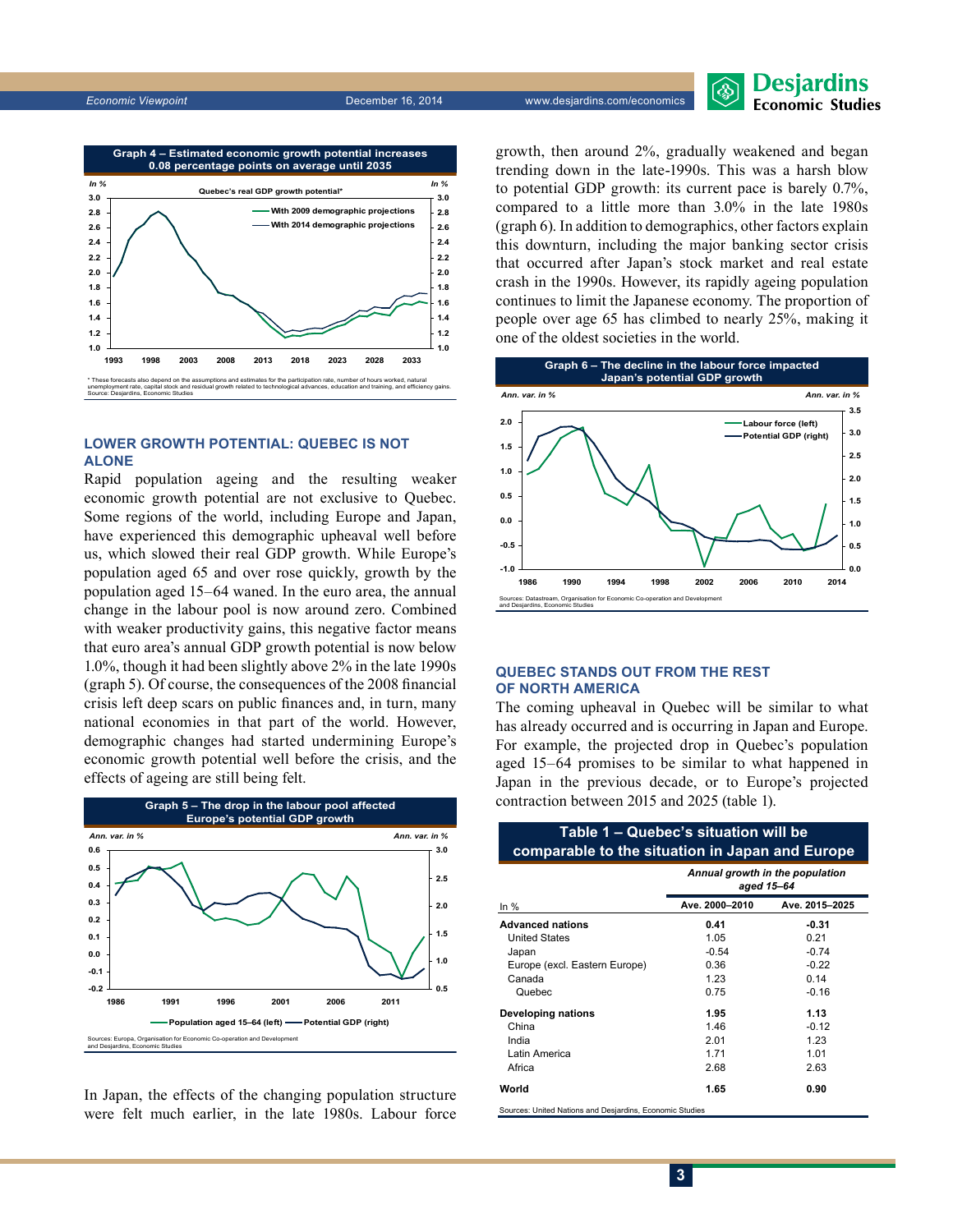

*Economic Viewpoint* December 16, 2014 www.desjardins.com/economics

However, the situation will be different for Quebec's close neighbours. In the United States and Canada, the working age population will continue to grow during this time, albeit slowly: no decrease is expected (graph 7). This is because Quebec's baby boom, from 1946 to 1966, was bigger than in the rest of Canada and the United States. As the first of these workers turned 65 in 2011, and the movement will only intensify, this age group will become increasingly large. The 65 and over age group currently accounts for 17% of Quebec's population, and will reach about 20% in 2020.



As a result, the province will not be as well placed as North America as a whole to capitalize on the economy's cyclical rebound. The gap between Quebec's potential GDP growth and that of its immediate neighbours may widen in the coming years due to the greater demographic changes. That being said, while demographics are clearly a key component in the future movement of potential GDP, there are also other variables at work. By trying to influence some of them, Quebec could partially offset this projected slide in economic growth.

## **Curbing the drop in the participation rate**

The participation rate corresponds to the proportion of the population aged 15 and up that is working or looking for work. With all else equal, the higher the participation rate, the higher the potential GDP. With these demographic changes, we will see a continued drop in the participation rate, as the number of older people, less active on the labour market, will grow more quickly than the number of young people in the labour market (graph 8).

While this trend might not be reversed, it can be mitigated by increasing the participation rate among older people. In this respect, Quebec seems to have some leeway, in comparison to Ontario or the Canadian average. Differences can primarily be found in the participation rates for the population segment aged 55–70 (graph 9).







Sources: Statistics Canada and Desjardins, Economic Studies

For our estimates of economic growth potential, we used the participation rate projected in a scenario made by Statistics Canada several years ago; it assumed that the participation rate among those aged 55 and up would increase, but that Quebec would not really catch up to the rest of Canada in a steady fashion. Then, a forecast range was established for this core scenario (graph 10). The optimistic scenario assumes that Quebec will close some of the gap with



Sources: Statistics Canada and Desiardins, Economic Studie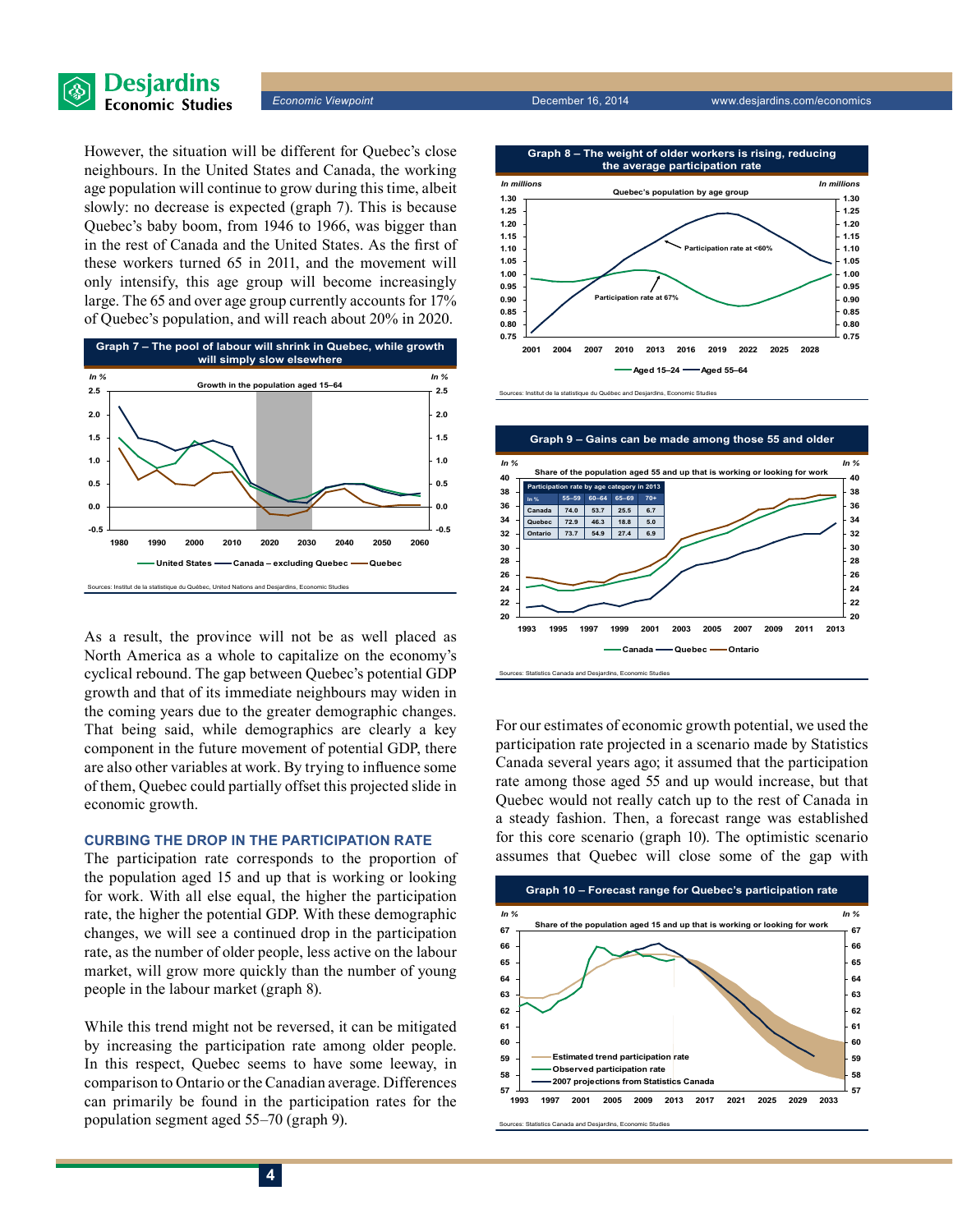**Desjardins**<br>Economic Studies

Ontario in terms of the population aged 55 and over. The pessimistic scenario instead assumes that the participation rate will drop further. This is what has occurred since 2006, when the participation rate turned out to be weaker than was forecast at the time.

## **Fewer unemployed**

Having the highest participation rate possible does not solve the whole problem. To impact the economy, this must result in a higher number of workers and thus by a low unemployment rate.

Workers are expected to become scarcer, which should naturally lead to a drop in the equilibrium unemployment rate (or the natural unemployment rate). The unemployment rate fluctuates with the economic situation, but over the long term, it tends to return to its equilibrium, or "natural" level. This level can also be influenced by factors other than major demographic trends, such as labour market regulations, workforce mobility and individual training and skills. For our estimates of economic growth potential, we established a range within which the equilibrium unemployment rate should move over the coming decades (graph 11).



#### **Working more?**

Once the number of workers is established, the total quantity of work in an economy can still be influenced by the average number of hours worked. In Quebec, workers work an average of 32 hours per week, which is less than the average for Canada or Ontario (graph 12). Some ground could therefore be recouped in the coming decades, especially since the labour shortage will create opportunities for those who want to work more.

However, it is hard to believe hours will surge, as they have been trending down nationwide since the early 2000s. If more workers opt to postpone retirement, these same people



may also choose to shorten their work week. A hypothetical wave of gradual retirement could therefore limit any substantial improvement by hours worked in the coming years, and could even result in a steeper decline of them (graph 13).



#### **Don't forget productivity!**

If the quantity of available labour cannot be increased sufficiently, the final lever would be to increase productivity, that is, doing more with the same quantity of work. However, productivity is not a variable that we can directly control. Among other things, it depends on investment, technological advances, training and general efficiency gains.

Investment allows us to amass the capital stock that makes it possible to produce goods and services. More capital means workers are better equipped to produce, and therefore more productive. Quebec has improved in this respect over the last few years. Its capital stock growth has reached the pace of the Canadian average and is beating Ontario's (graph 14 on page 6).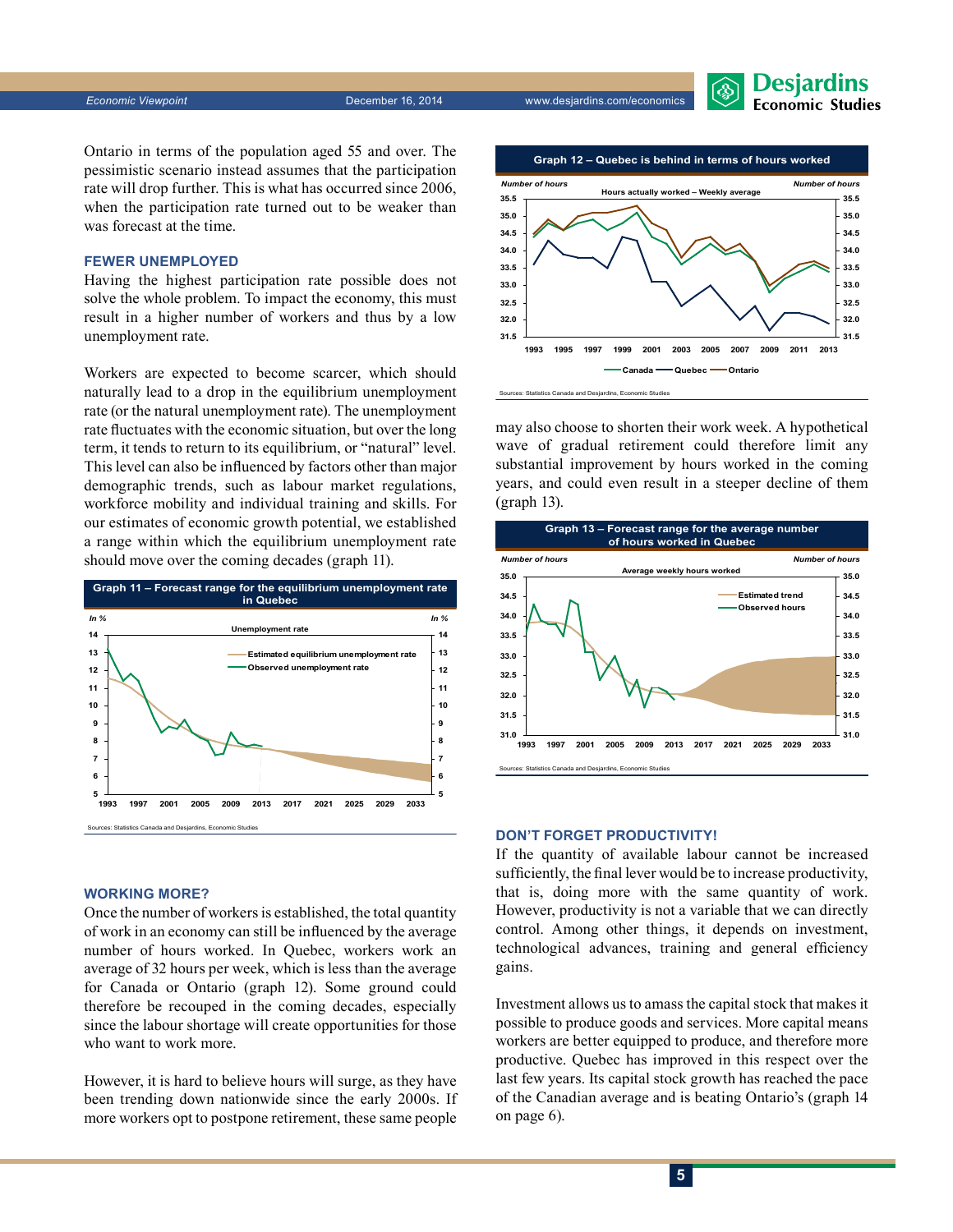



The labour shortage should encourage businesses to invest in more modern equipment and facilities, requiring fewer workers to operate. Considering that in the last 20 years, Quebec's pace of capital growth has risen from a 1% to 2% a year, we could hope to hit a pace of 3% around 2030 if the trend holds. However, this seems rather optimistic, as the current situation is being inflated by considerable government investment in infrastructure. Assuming this type of investment returns to normal, a capital stock growth rate of 2.5% would be a more conservative scenario, but it could also be less (graph 15).



The other components of productivity can be estimated in a single block, by subtracting the effects of increased labour quantity and capital stock from the economic growth observed. We then see that technological advances, training and efficiency gains were an important pillar in the 1990s, but that the situation has deteriorated since the 2000s.

We believe that, with the labour shortage, better use of available resources will be necessary, which will be reflected by increased efficiency gains. Policies could also be implemented to better match worker training with business needs. Finally, it is possible that new, "revolutionary" technologies will emerge in the coming years, but predicting this type of advance is difficult. Different assumptions were therefore made about the future trajectory of residual economic growth due to technological advances, training and efficiency gains (graph 16). Strict regulations, cumbersome administrative processes and inadequate financing for education and training could all limit improvements to this component.



### **Quebec can rely on several levers**

The demographic projections are more optimistic than they were in 2009, but that will not keep Quebec from entering into a tougher economic time as its growth potential decreases. The impacts on the government, businesses and consumers could be numerous.<sup>1</sup> Though Quebec is not alone in facing such upheavals, it will be one of the hardest hit, especially in North America. Luckily, there are various options for limiting this drop in growth potential. It is possible to boost the participation rate for those aged 55 and up, lower the long-term unemployment rate, increase the number of hours worked, or set up conditions for increasing productivity. We may think that the labour shortage constitutes a natural incentive for these variables to improve on their own, but some assistance—regulatory and fiscal—would also be welcome to facilitate some of the adjustments.

According to our most optimistic hypotheses, growth potential could stabilize around 1.6% in the coming years, climbing to around 2% by 2030 (graph 17 on page 7). This

<sup>1</sup> Desjardins, Economic Studies, *Economic Viewpoint*, "The possible consequences of weaker economic growth potential in Canada," December 9, 2014, [www.desjardins.com/ressources/pdf/pv141209-e.pdf?](http://www.desjardins.com/ressources/pdf/pv141209-e.pdf?resVer=1418130526000)  [resVer=1418130526000.](http://www.desjardins.com/ressources/pdf/pv141209-e.pdf?resVer=1418130526000)